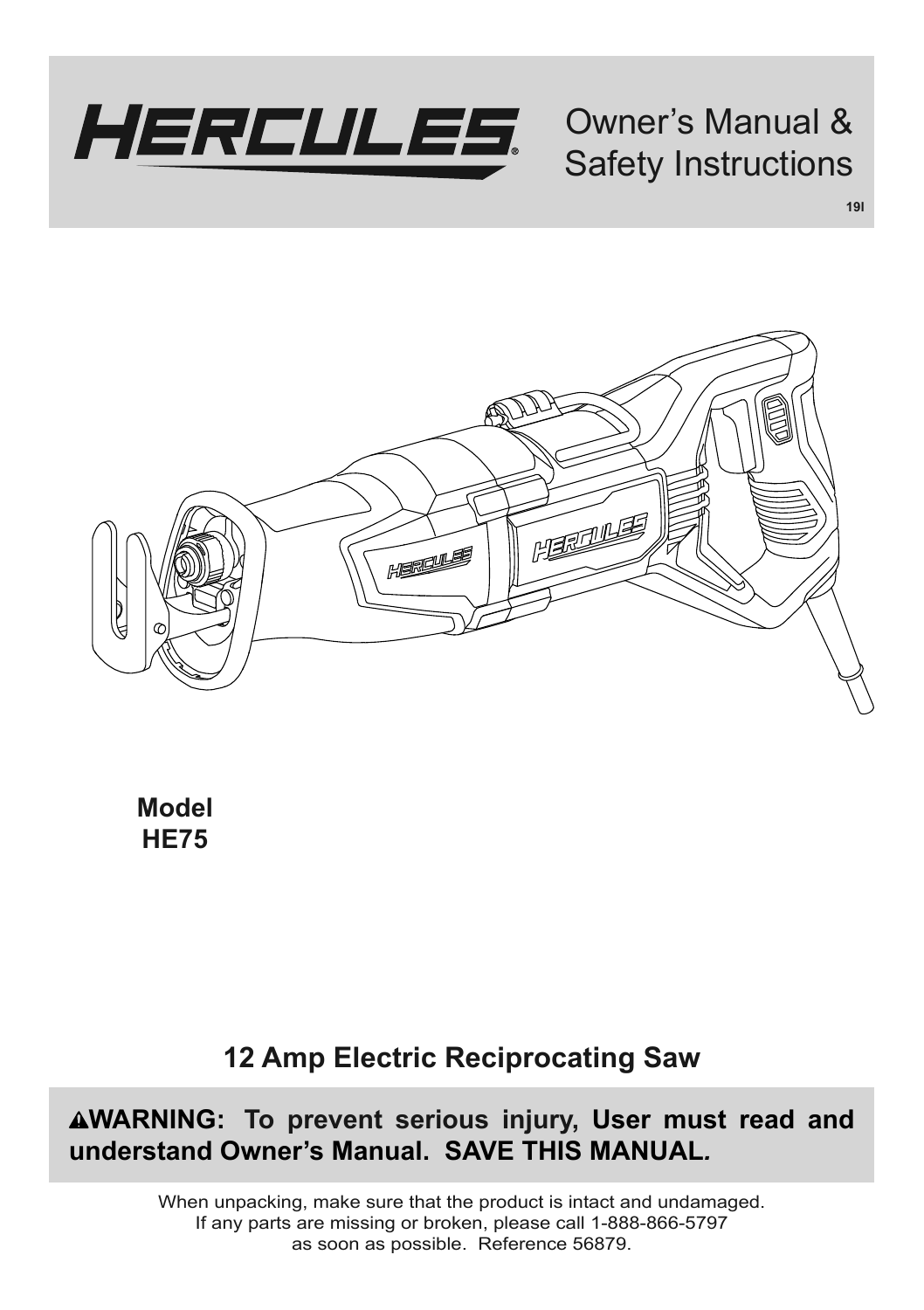# *IMPORTANT SAFETY INFORMATION*

# *GENERAL POWER TOOL SAFETY WARNINGS*

# **AWARNING**

**Read all safety warnings and all instructions.**  *Failure to follow the warnings and instructions may result in electric shock, fire and/or serious injury.*

#### **Save all warnings and instructions for future reference.**

*The term "power tool" in the warnings refers to your mains-operated (corded) power tool or battery-operated (cordless) power tool.*

### *Work Area Safety*

- 1. **Keep work area clean and well lit.**  *Cluttered or dark areas invite accidents.*
- 2. **Do not operate power tools in explosive atmospheres, such as in the presence of flammable liquids, gases or dust.** *Power tools create sparks which may ignite the dust or fumes.*
- 3. **Keep children and bystanders away while operating a power tool.**  *Distractions can cause you to lose control.*

# *Electrical Safety*

- 1. **Power tool plugs must match the outlet. Never modify the plug in any way. Do not use any adapter plugs with grounded power tools.** *Unmodified plugs and matching outlets will reduce risk of electric shock.*
- 2. **Avoid body contact with grounded surfaces such as pipes, radiators, ranges and refrigerators.** *There is an increased risk of electric shock if your body is grounded.*
- 3. **Do not expose power tools to rain or wet conditions.** *Water entering a power tool will increase the risk of electric shock.*
- 4. **Do not abuse the cord. Never use the cord for carrying, pulling or unplugging the power tool. Keep cord away from heat, oil, sharp edges or moving parts.** *Damaged or entangled cords increase the risk of electric shock.*
- 5. **When operating a power tool outdoors, use an extension cord suitable for outdoor use.** *Use of a cord suitable for outdoor use reduces the risk of electric shock.*
- 6. **If operating a power tool in a damp location is unavoidable, use a Ground Fault Circuit Interrupter (GFCI) protected supply.**  *Use of a GFCI reduces the risk of electric shock.*

# *Personal Safety*

- 1. **Stay alert, watch what you are doing and use common sense when operating a power tool. Do not use a power tool while you are tired or under the influence of drugs, alcohol or medication.**  *A moment of inattention while operating power tools may result in serious personal injury.*
- 2. **Use personal protective equipment. Always wear eye protection.** *Protective equipment such as dust mask, non-skid safety shoes, hard hat, or hearing protection used for appropriate conditions will reduce personal injuries.*
- 3. **Prevent unintentional starting. Ensure the switch is in the off-position before connecting to power source and/or battery pack, picking up or carrying the tool.** *Carrying power tools with your finger on the switch or energizing power tools that have the switch on invites accidents.*
- 4. **Remove any adjusting key or wrench before turning the power tool on.** *A wrench or a key left attached to a rotating part of the power tool may result in personal injury.*
- 5. **Do not overreach. Keep proper footing and balance at all times.** *This enables better control of the power tool in unexpected situations.*
- 6. **Dress properly. Do not wear loose clothing or jewelry. Keep your hair, clothing and gloves away from moving parts.** *Loose clothes, jewelry or long hair can be caught in moving parts.*
- 7. **If devices are provided for the connection of dust extraction and collection facilities, ensure these are connected and properly used.** *Use of dust collection can reduce dust-related hazards.*
- 8. **Do not let familiarity gained from frequent use of tools allow you to become complacent and ignore tool safety principles.** *A careless action can cause severe injury within a fraction of a second.*
- 9. **Only use safety equipment that has been approved by an appropriate standards agency.**  *Unapproved safety equipment may not provide adequate protection. Eye protection must be ANSI-approved and breathing protection must be NIOSH-approved for the specific hazards in the work area.*
- 10. **Avoid unintentional starting.**  *Prepare to begin work before turning on the tool.*
- 11. **Do not lay the tool down until it has come to a complete stop.** *Moving parts can grab the surface and pull the tool out of your control.*
- 12. **When using a handheld power tool, maintain a firm grip on the tool with both hands to resist starting torque.**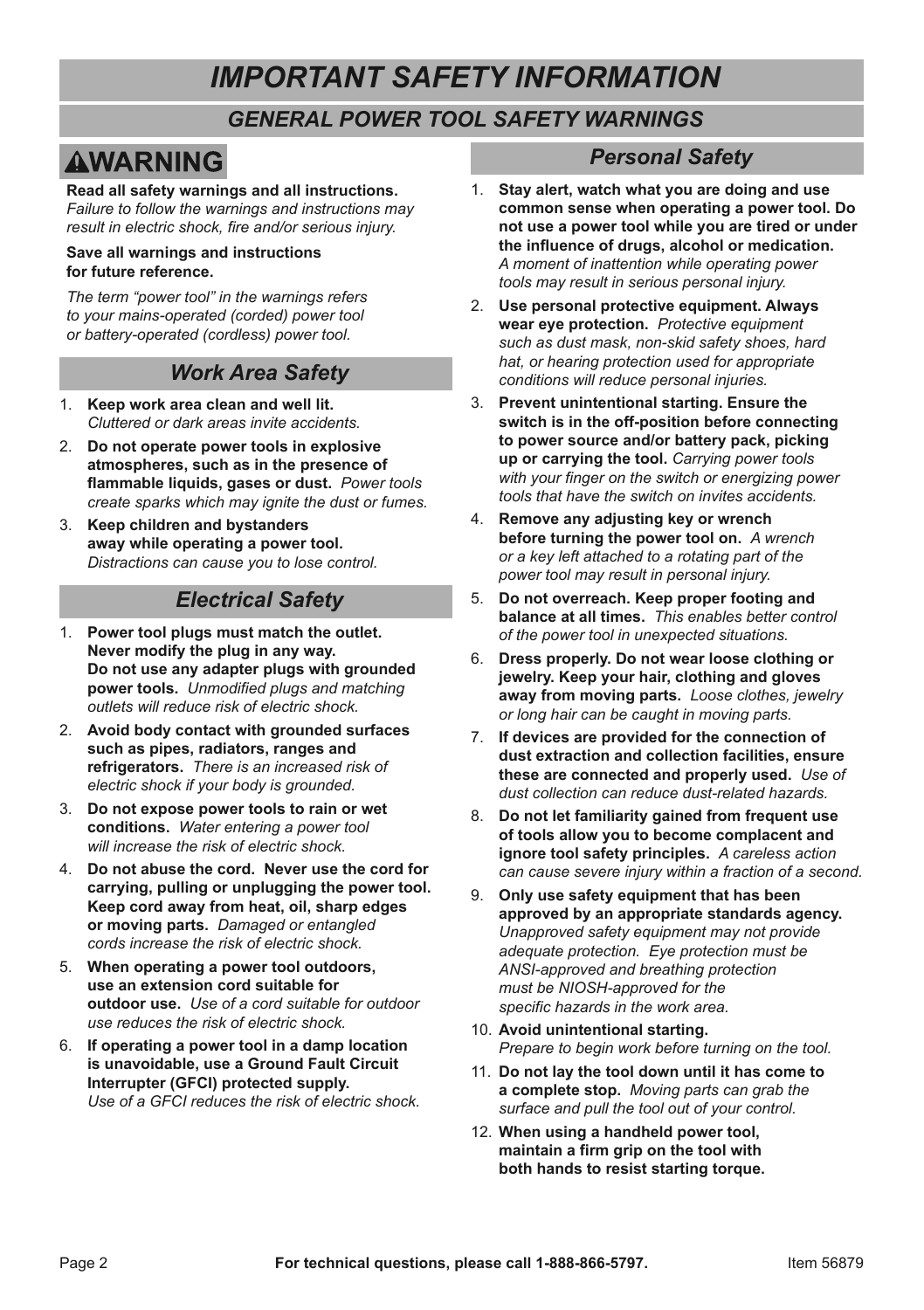- 13. **Do not leave the tool unattended when** it is plugged into an electrical outlet**.** *Turn off the tool, and* unplug it from its electrical outlet *before leaving.*
- 14. **This product is not a toy.**  *Keep it out of reach of children.*
- 15. **People with pacemakers should consult their physician(s) before use.** *Electromagnetic fields in close proximity to heart pacemaker could cause pacemaker interference or pacemaker failure.* In addition, people with pacemakers should:
	- Avoid operating alone.
	- Do not use with Trigger locked on.
	- Properly maintain and inspect to avoid electrical shock.
	- Properly ground power cord. Ground Fault Circuit Interrupter (GFCI) should also be implemented – it prevents sustained electrical shock.
- 16. **The warnings, precautions, and instructions discussed in this instruction manual cannot cover all possible conditions and situations that may occur.** *It must be understood by the operator that common sense and caution are*  factors which cannot be built into this product *but must be supplied by the operator.*

### *Power Tool Use and Care*

- 1. **Do not force the power tool. Use the correct power tool for your application.** *The correct power tool will do the job better and safer at the rate for which it was designed.*
- 2. **Do not use the power tool if the switch does not turn it on and off.** *Any power tool that cannot be controlled with the switch is dangerous and must be repaired.*
- 3. **Disconnect the plug from the power source and/ or remove the battery pack, if detachable, from the power tool before making any adjustments, changing accessories, or storing power tools.** *Such preventive safety measures reduce the risk of starting the power tool accidentally.*
- 4. **Store idle power tools out of the reach of children and do not allow persons unfamiliar with the power tool or these instructions to operate the power tool.** *Power tools are dangerous in the hands of untrained users.*
- 5. **Maintain power tools and accessories. Check for misalignment or binding of moving parts, breakage of parts and any other condition that may affect the power tool's operation. If damaged, have the power tool repaired before use.** *Many accidents are caused by poorly maintained power tools.*
- 6. **Keep cutting tools sharp and clean.** *Properly maintained cutting tools with sharp cutting edges are less likely to bind and are easier to control.*
- 7. **Use the power tool, accessories and tool bits etc. in accordance with these instructions, taking into account the working conditions and the work to be performed.** *Use of the power tool for operations different from those intended could result in a hazardous situation.*
- 8. **Keep handles and grasping surfaces dry, clean and free from oil and grease.** *Slippery handles and grasping surfaces do not allow for safe handling and control of the tool in unexpected situations.*
- 9. **Have your power tool serviced by a qualified repair person using only identical replacement parts.** *This will ensure that the safety of the power tool is maintained.*
- 10. **Never service damaged battery packs.** *Service of battery packs should only be performed by the manufacturer or authorized service providers.*
- 11. Maintain labels and nameplates on the tool. These carry important safety information. If unreadable or missing, contact Harbor Freight Tools for a replacement.

#### *Service*

- 1. **Have your power tool serviced by a qualified repair person using only identical replacement parts.** *This will ensure that the safety of the power tool is maintained.*
- 2. **Maintain labels and nameplates on the tool.**  *These carry important safety information. If unreadable or missing, contact Harbor Freight Tools for a replacement.*

### *Safety Instructions for Reciprocating Saws*

- 1. **Hold power tool by insulated gripping surfaces when performing an operation where the cutting accessory may contact hidden wiring or its own cord.** *Cutting accessory contacting a "live" wire may make exposed metal parts of the power tool "live" and could give the operator an electric shock.*
- 2. **Use clamps or another practical way to secure and support the workpiece to a stable platform.**  *Holding the workpiece by hand or against your body leaves it unstable and may lead to loss of control.*
- 3. Keep hands away from moving parts. Never place your hands near the cutting area.
- 4. Use extra caution when cutting overhead and pay particular attention to overhead wires which may be hidden from view. Anticipate the path of falling branches and debris ahead of time.
- 5. Avoid unintentional starting. Prepare to begin work before turning on the tool.
- 6. Do not lay the tool down until it has come to a complete stop. Moving parts can grab the surface and pull the tool out of your control.
- 7. When using a handheld power tool, maintain a firm grip on the tool with both hands to resist starting torque.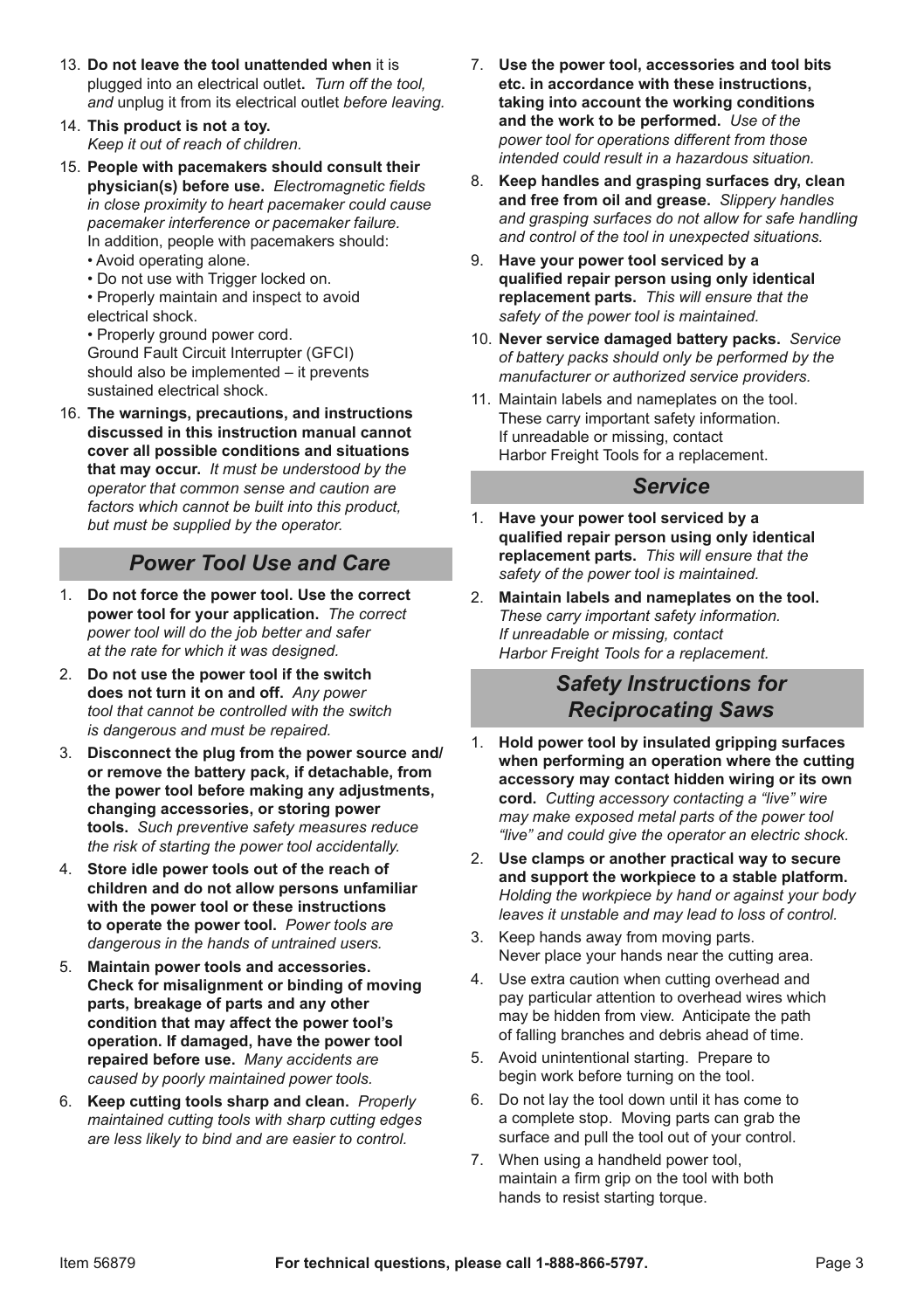- 8. Do not leave the tool unattended when it is plugged into an electrical outlet. Turn off the tool, and unplug it from its electrical outlet before leaving.
- 9. This product is not a toy. Keep it out of reach of children.
- 10. People with pacemakers should consult their physician(s) before use. Electromagnetic fields in close proximity to heart pacemaker could cause pacemaker interference or pacemaker failure. In addition, people with pacemakers should:
	- Avoid operating alone.
	- Do not use with Trigger locked on.
	- Properly maintain and inspect to avoid electrical shock.
	- Properly ground power cord. Ground Fault Circuit Interrupter (GFCI) should also be implemented
	- it prevents sustained electrical shock.
	-
- 11. The warnings, precautions, and instructions discussed in this instruction manual cannot cover all possible conditions and situations that may occur. It must be understood by the operator that common sense and caution are factors which cannot be built into this product, but must be supplied by the operator.

# *Vibration Safety*

This tool vibrates during use.

Repeated or long-term exposure to vibration may cause temporary or permanent physical injury, particularly to the hands, arms and shoulders. To reduce the risk of vibration-related injury:

- 1. Anyone using vibrating tools regularly or for an extended period should first be examined by a doctor and then have regular medical check-ups to ensure medical problems are not being caused or worsened from use. Pregnant women or people who have impaired blood circulation to the hand, past hand injuries, nervous system disorders, diabetes, or Raynaud's Disease should not use this tool. If you feel any symptoms related to vibration (such as tingling, numbness, and white or blue fingers), seek medical advice as soon as possible.
- 2. Do not smoke during use. Nicotine reduces the blood supply to the hands and fingers, increasing the risk of vibration-related injury.
- 3. Wear suitable gloves to reduce the vibration effects on the user.
- 4. Use tools with the lowest vibration when there is a choice.
- 5. Include vibration-free periods each day of work.
- 6. Grip tool as lightly as possible (while still keeping safe control of it). Let the tool do the work.
- 7. To reduce vibration, maintain the tool as explained in this manual. If any abnormal vibration occurs, stop use immediately.



# *Grounding*

# **AWARNING**



**TO PREVENT ELECTRIC SHOCK AND DEATH FROM INCORRECT GROUNDING WIRE CONNECTION: Check with a qualified electrician if you are in doubt as to whether the outlet is properly grounded. Do not modify the power cord plug provided with the tool. Never remove the grounding prong from the plug. Do not use the tool if the power cord or plug is damaged. If damaged, have it repaired by a service facility before use. If the plug will not fit the outlet, have a proper outlet installed by a qualified electrician.**

# *Grounded Tools: Tools with Three Prong Plugs*



#### **3-Prong Plug and Outlet**

- 1. Tools marked with "Grounding Required" have a three wire cord and three prong grounding plug. The plug must be connected to a properly grounded outlet. If the tool should electrically malfunction or break down, grounding provides a low resistance path to carry electricity away from the user, reducing the risk of electric shock. **(See 3-Prong Plug and Outlet.)**
- 2. The grounding prong in the plug is connected through the green wire inside the cord to the grounding system in the tool. The green wire in the cord must be the only wire connected to the tool's grounding system and must never be attached to an electrically "live" terminal. **(See 3-Prong Plug and Outlet.)**
- 3. The tool must be plugged into an appropriate outlet, properly installed and grounded in accordance with all codes and ordinances. The plug and outlet should look like those in the preceding illustration. **(See 3-Prong Plug and Outlet.)**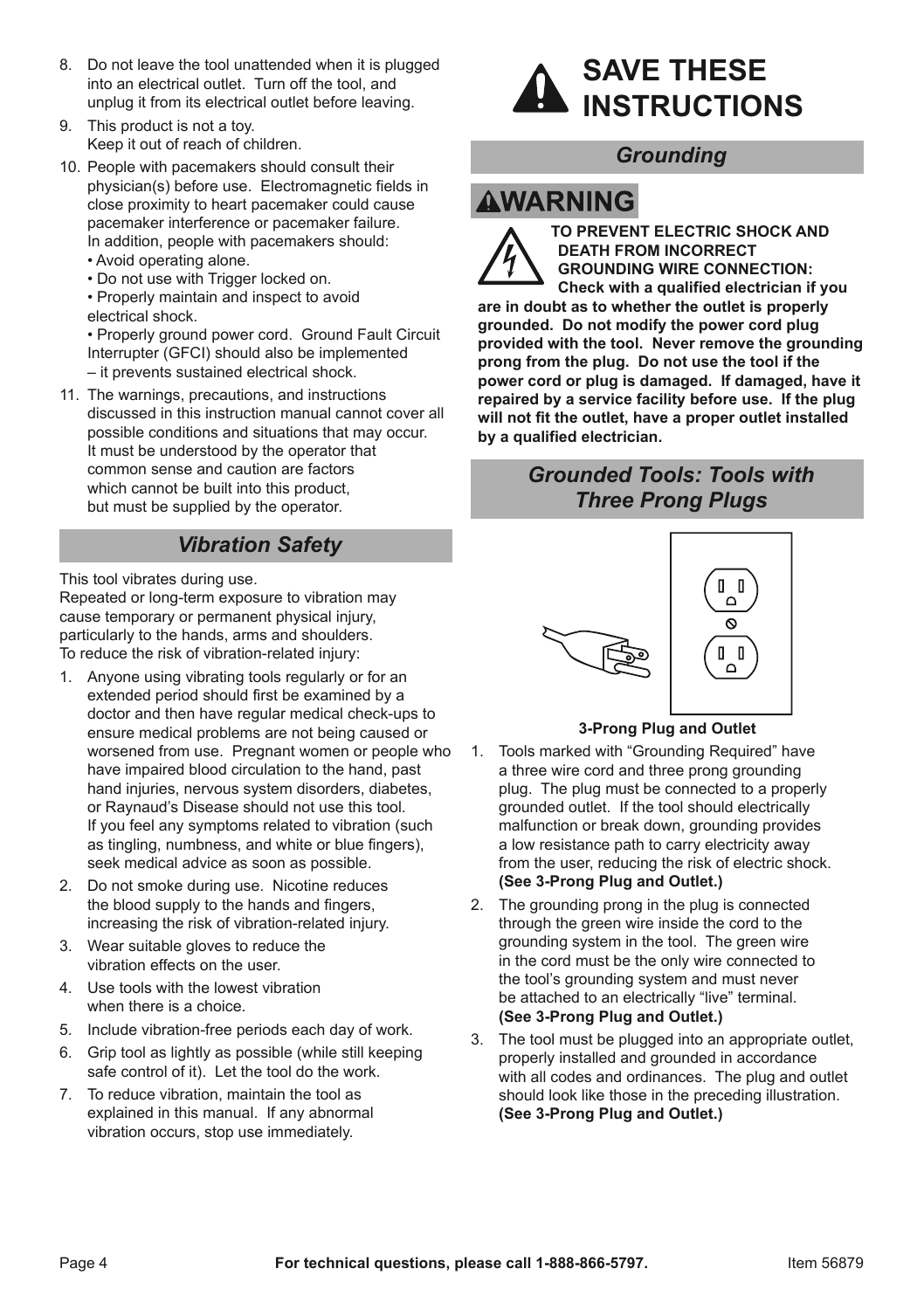# *Double Insulated Tools: Tools with Two Prong Plugs*



#### **Outlets for 2-Prong Plug**

- 1. Tools marked "Double Insulated" do not require grounding. They have a special double insulation system which satisfies OSHA requirements and complies with the applicable standards of Underwriters Laboratories, Inc., the Canadian Standard Association, and the National Electrical Code.
- 2. Double insulated tools may be used in either of the 120 volt outlets shown in the preceding illustration. **(See 3-Prong Plug and Outlet.)**

### *Extension Cords*

- 1. *Grounded* tools require a three wire extension cord. *Double Insulated* tools can use either a two or three wire extension cord.
- 2. As the distance from the supply outlet increases, you must use a heavier gauge extension cord. Using extension cords with inadequately sized wire causes a serious drop in voltage, resulting in loss of power and possible tool damage. **(See Table A.)**
- 3. The smaller the gauge number of the wire, the greater the capacity of the cord. For example, a 14 gauge cord can carry a higher current than a 16 gauge cord. **(See Table A.)**
- 4. When using more than one extension cord to make up the total length, make sure each cord contains at least the minimum wire size required. **(See Table A.)**
- 5. If you are using one extension cord for more than one tool, add the nameplate amperes and use the sum to determine the required minimum cord size. **(See Table A.)**
- 6. If you are using an extension cord outdoors, make sure it is marked with the suffix "W-A" ("W" in Canada) to indicate it is acceptable for outdoor use.
- 7. Make sure the extension cord is properly wired and in good electrical condition. Always replace a damaged extension cord or have it repaired by a qualified electrician before using it.
- 8. Protect the extension cords from sharp objects, excessive heat, and damp or wet areas.

#### **TAbLE A: RECOMMENDED MINIMUM WIRE GAUGE FOR EXTENSION CORDS\* (120/240 VOLT)**

| <b>NAMEPLATE</b><br><b>AMPERES</b>                                                       | <b>EXTENSION CORD</b><br><b>LENGTH</b> |                 |     |                  |                  |  |
|------------------------------------------------------------------------------------------|----------------------------------------|-----------------|-----|------------------|------------------|--|
| (at full load)                                                                           | 25 <sup>′</sup>                        | 50 <sup>′</sup> | 75' | 100 <sup>7</sup> | 150 <sup>7</sup> |  |
| $0 - 2.0$                                                                                | 18                                     | 18              | 18  | 18               | 16               |  |
| $2.1 - 3.4$                                                                              | 18                                     | 18              | 18  | 16               | 14               |  |
| $3.5 - 5.0$                                                                              | 18                                     | 18              | 16  | 14               | 12               |  |
| $5.1 - 7.0$                                                                              | 18                                     | 16              | 14  | 12               | 12               |  |
| $7.1 - 12.0$                                                                             | 18                                     | 14              | 12  | 10               |                  |  |
| $12.1 - 16.0$                                                                            | 14                                     | 12              | 10  |                  |                  |  |
| $16.1 - 20.0$                                                                            | 12                                     | 10              |     |                  |                  |  |
| * Based on limiting the line voltage drop to five volts at<br>150% of the rated amperes. |                                        |                 |     |                  |                  |  |

# *Warning Symbols and Definitions*

**This is the safety alert symbol. It is used to alert you to potential personal injury hazards. Obey all safety messages that follow this symbol to avoid possible injury or death.**



**Indicates a hazardous situation which, if not** 

**avoided, will result in death or serious injury.**

**AWARNING** Indicates a hazardous **situation which, if not** 

**avoided, could result in death or serious injury.**



**Indicates a hazardous situation which, if not avoided, could result in minor or moderate injury.**

**NOTICE** 

**Addresses practices not related to personal injury.**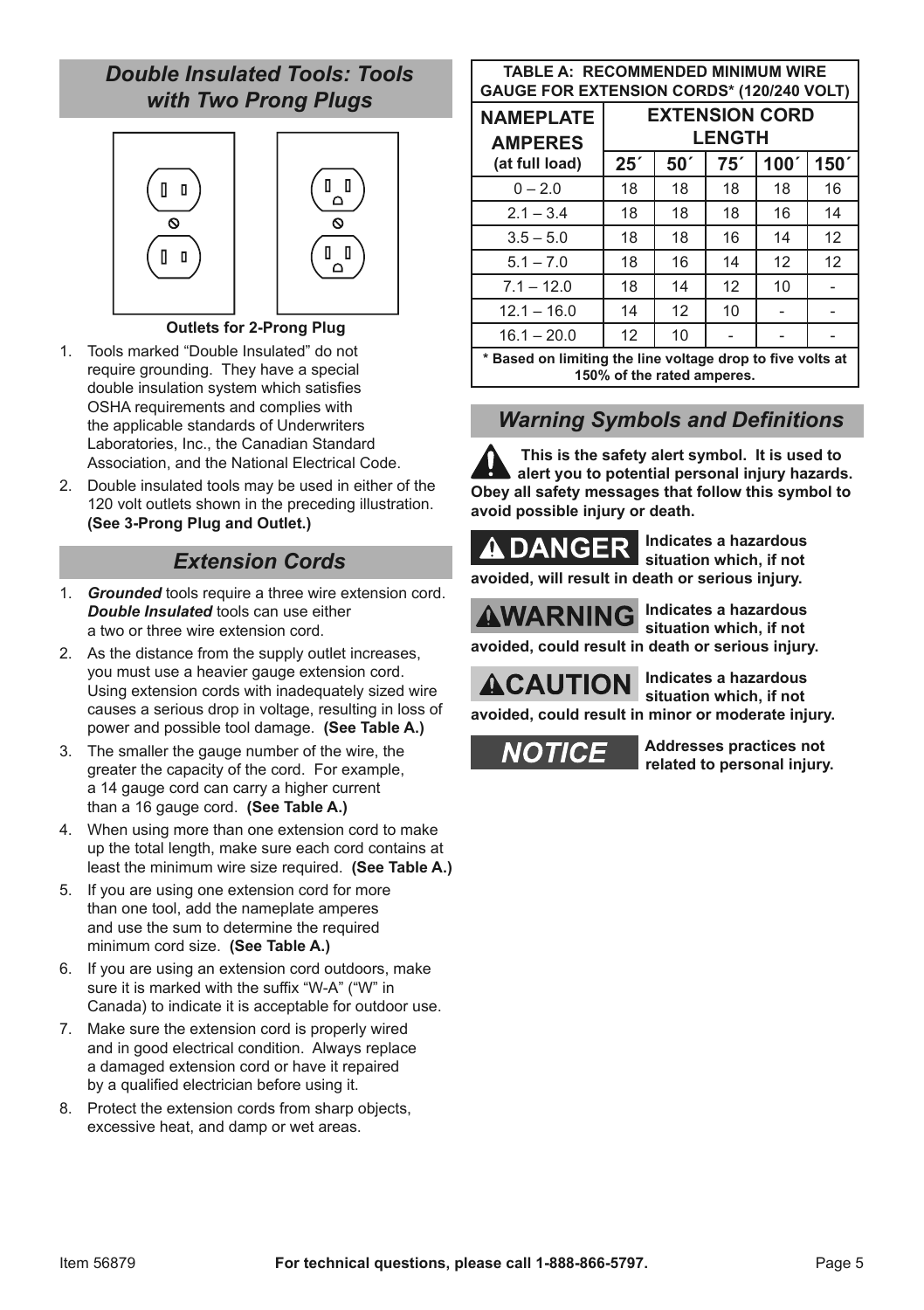# *Symbology*

|                 | Volts                                                                                                                                            |  |  |
|-----------------|--------------------------------------------------------------------------------------------------------------------------------------------------|--|--|
|                 | <b>Direct Current</b>                                                                                                                            |  |  |
| AC              | <b>Alternating Current</b>                                                                                                                       |  |  |
|                 | Amperes                                                                                                                                          |  |  |
| Hz              | Hertz                                                                                                                                            |  |  |
| $n_0$ xxxx/min. | No Load Revolutions<br>per Minute (RPM)                                                                                                          |  |  |
| <b>SPM</b>      | <b>Strokes Per Minute</b>                                                                                                                        |  |  |
|                 | <b>WARNING marking concerning Risk</b><br>of Eye Injury. Wear ANSI-approved<br>safety goggles with side shields.                                 |  |  |
|                 | Read the manual before<br>set-up and/or use.                                                                                                     |  |  |
|                 | <b>WARNING</b> marking<br>concerning Risk of Fire.<br>Do not cover ventilation ducts.<br>Keep flammable objects away.                            |  |  |
|                 | WARNING marking concerning<br>Risk of Explosion.<br>Do not puncture, short, or open<br>battery packs and do not charge<br>damaged battery packs. |  |  |

# *SPECIFICATIONS*

| <b>Electrical Rating</b>          | 120VAC / 60Hz / 12A |  |
|-----------------------------------|---------------------|--|
| No Load Speed                     | 0-2800 SPM          |  |
| Max. Workpiece Thickness   1-1/8" |                     |  |

# *SETUP–BEFORE USE*



**Read the ENTIRE IMPORTANT SAFETY INFORMATION section at the beginning of this manual including all text under subheadings therein before set up or use of this product.**

#### *Power Supply Requirements*

120VAC, 60Hz



# *OPERATING INSTRUCTIONS*



**Read the ENTIRE IMPORTANT SAFETY INFORMATION section at the beginning of this manual including all text under subheadings therein before set up or use of this product.**

### *Workpiece and Work Area Set Up*

- 1. Designate a work area that is clean and well lit. The work area must not allow access by children or pets to prevent distraction and injury.
- 2. Secure loose workpieces using a vise or clamps (not included) to prevent movement while working.
- 3. There must not be objects, such as utility lines, nearby that will present a hazard while working. This is especially critical for plunge cuts.
- 4. Using a glove, push blade holder all the way back. The workpiece must be thinner than minimum blade extension.
- 5. **CAUTION! To prevent injury, do not use on workpieces thicker than the minimum blade extension at their maximum thickness.** Blade tip can strike workpiece and may shatter.

# **Properly Sized Workpieces**





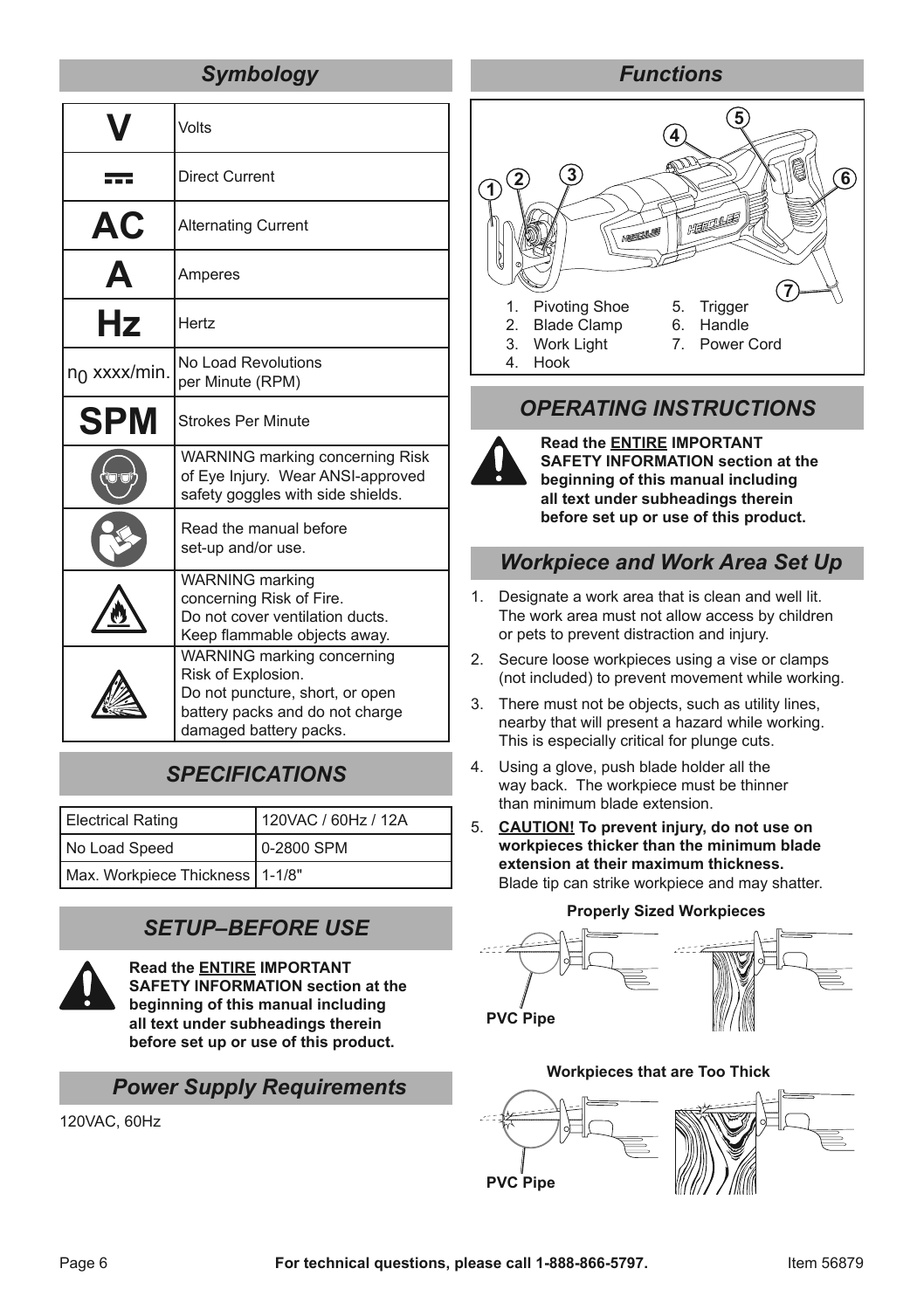# *Tool Changing*

# **AWARNING**

**TO PREVENT SERIOUS INJURY FROM ACCIDENTAL OPERATION:**

**Make sure that the Trigger is in the OFF position and unplug the tool from its electrical outlet before performing any procedure in this section.**

#### *Installing / Removing Blade*

- 1. Rotate the sleeve of the Clamp counterclockwise and insert the saw blade (sold separately) fully into the Clamp. Release the sleeve to close the Clamp.
- 2. Check that the Saw Blade is firmly locked in place and that the teeth are pointed downward.
- 3. To remove blade, rotate the sleeve of the Clamp counterclockwise to open the Clamp. Remove blade from Clamp and then release the sleeve.

**WARNING!** To prevent serious injury: Before connecting the power cord for each use, wear work gloves and pull on the Saw Blade to make sure it is securely locked in the Clamp.

# **Clamp sleeve**



### *Adjusting Hook* 1. The Hook may be used to hang the saw, if desired.

- 2. Grasp Hook and pull out. Rotate Hook to desired position.
- 3. Return Hook to holding position when not in use.

#### *Adjusting Pivoting Shoe*

- 1. Press the Pivoting Shoe Lock in and adjust the Pivoting Shoe to the desired location.
- 2. Release the Pivoting Shoe Lock to lock Shoe in place.



**Pivoting Shoe Lock**

# *Setting and Testing*

- 1. Set the Trigger to the OFF position and ensure the Blade is correctly attached to the Saw.
- 2. Connect the power cord to the outlet.
- 3. Be sure saw blade is not touching any surface and squeeze Trigger to start the tool. Continue to run the tool for 30 seconds.
- 4. If abnormal noise/vibration occurs or the blade loosens, have the problem corrected before further use.
- 5. Release the Trigger. Allow the saw to come to a complete stop before setting it down.

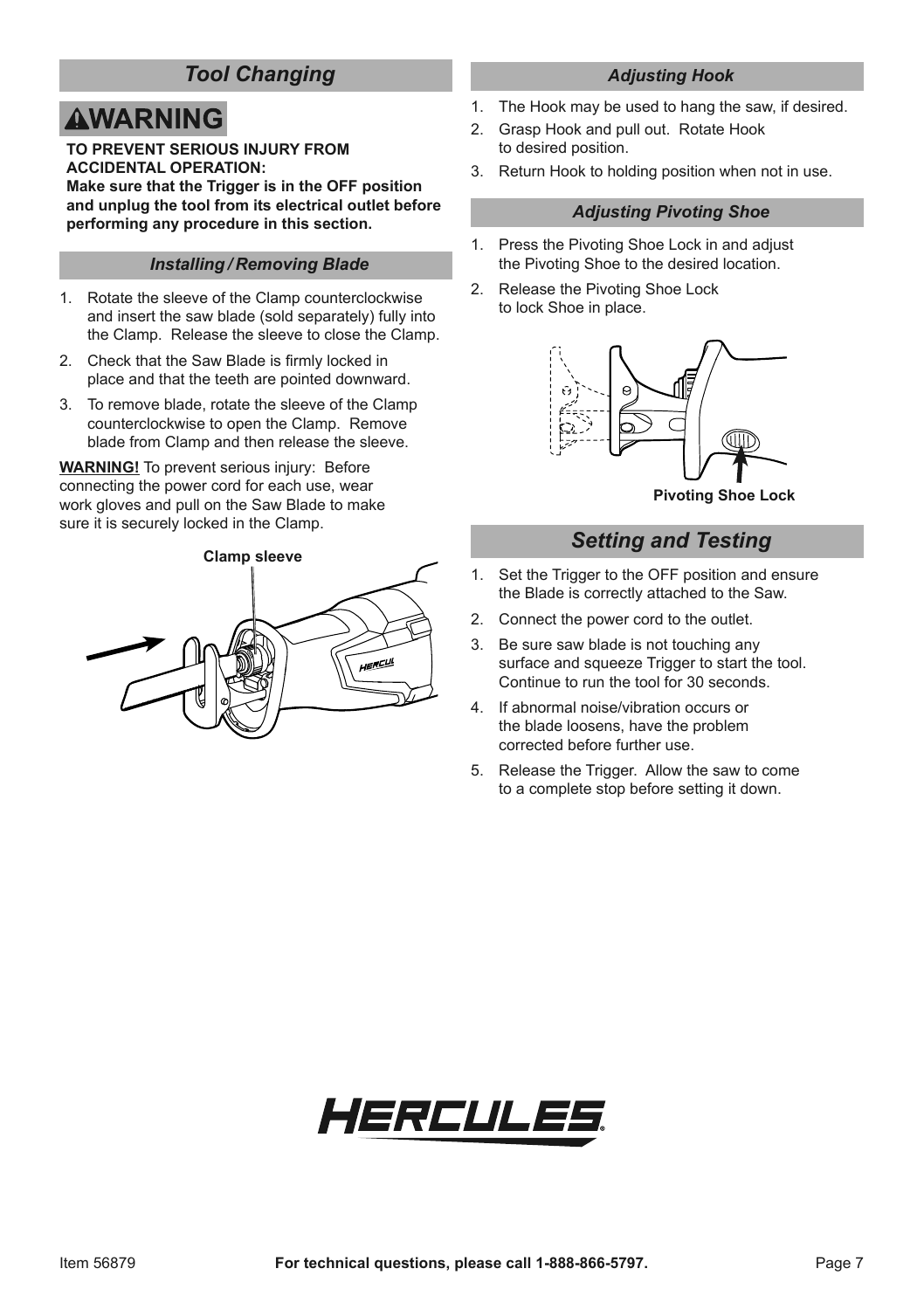# *General Instructions for Use*

- 1. Set Trigger to OFF position, then plug Saw into 120VAC, 60Hz grounded outlet.
- 2. Grip Saw firmly with both hands, rest the front of the Pivoting Shoe on workpiece with the blade above the work.

#### **CAUTION! Do not start the Saw if the blade is in contact with anything.**

- 3. Press the Trigger to start the tool. The Work Light will turn on when Trigger is pressed and turn off when Trigger is released.
- 4. The tool has variable speed. To increase speed, apply more pressure to Trigger. To decrease speed, apply less pressure.

**Note:** When cutting softer materials, use a faster speed. When cutting harder materials, use a slower speed.

- 5. Allow the Saw to come up to full speed before touching the workpiece.
- 6. Guide the saw blade into the workpiece.

**WARNING!** Keep the Shoe pressed firmly against the workpiece while cutting to prevent kickback.

- 7. Maintain a smooth motion, guiding the blade through the material as it is cut. Follow the cut. Do not press too hard. If the Saw slows down as it is cutting, apply less pressure on the Saw.
- 8. To stop the Saw, release the Trigger.
- 9. Allow the Saw to come to a complete stop before setting it down.
- 10. To prevent accidents, unplug the tool. Clean, then store the Saw indoors out of children's reach.

#### *Plunge Cutting*

Plunge cut into plywood, sheetrock, and thin board panels. **Do not attempt to plunge cut into thick, hard wood or metal panels.** 

- 1. Mark the cut line.
- 2. Place Pivoting Shoe on workpiece with blade parallel to cut line, and NOT touching the workpiece.

#### **WARNING! To prevent serious injury due to kickback, do not start a plunge cut with the blade touching the workpiece**.

- 3. Press the Trigger.
- 4. Allow the saw to come up to full speed, then slowly rotate saw on the Pivoting Shoe as the blade contacts the workpiece. Hold the saw firmly.
- 5. Continue to slowly rotate the saw until the blade has penetrated through the workpiece. Press the Pivot Shoe firmly against the workpiece and continue to make the cut.
- 6. To stop the saw, release the Trigger.
- 7. Allow the saw to come to a complete stop before removing from cut.
- 8. To prevent accidents, unplug Saw after use. Clean, then store the Saw indoors out of children's reach.

#### *Metal Cutting*

- 1. Install a metal cutting blade.
- 2. Coat the cutting surface with cutting oil to prevent the blade from overheating.
- 3. Follow *General Instructions for Use on page 8*.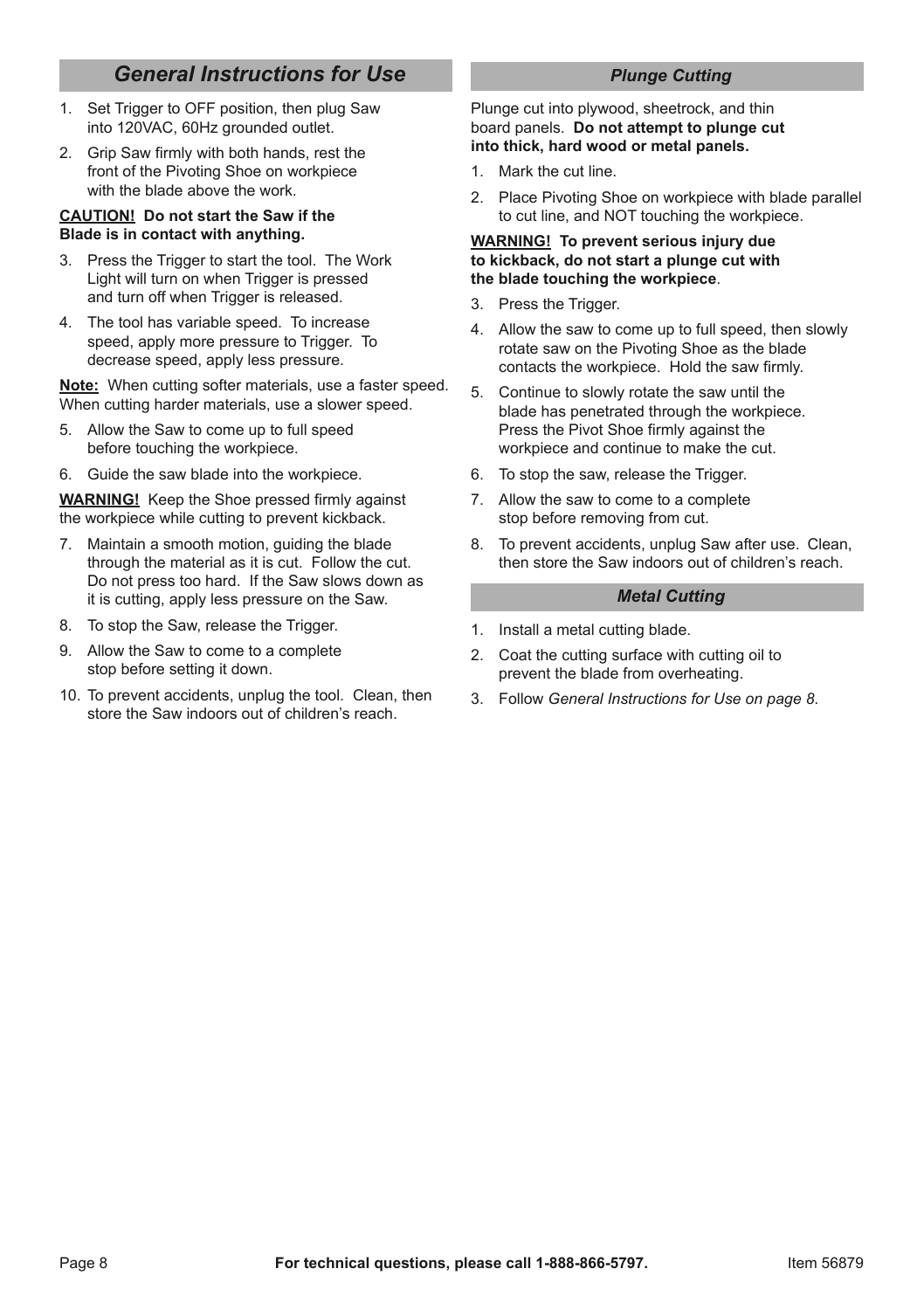# *MAINTENANCE AND SERVICING INSTRUCTIONS*



**Procedures not specifically explained in this manual must be performed only by a qualified technician.**

# **AWARNING**

**TO PREVENT SERIOUS INJURY FROM ACCIDENTAL OPERATION: Make sure that the Trigger is in the OFF position and unplug the tool from its electrical outlet before performing any procedure in this section.**

**TO PREVENT SERIOUS INJURY FROM TOOL FAILURE: Do not use damaged equipment. If abnormal noise or vibration occurs, have the problem corrected before further use.**

# *Cleaning, Maintenance, and Lubrication*

- 1. **bEFORE EACH USE,** inspect the general condition of the tool. Check for:
	- loose hardware
	- misalignment or binding of moving parts
	- damaged cord/electrical wiring,
	- cracked or broken parts
	- any other condition that may affect its safe operation.
- 2. **AFTER USE,** wipe external surfaces of the tool with clean cloth.
- 3. For blade changing instructions see *Installing / Removing Blade on page 7*.
- 4. **WARNING! If the supply cord of this power tool is damaged, it must be replaced only by a qualified service technician.**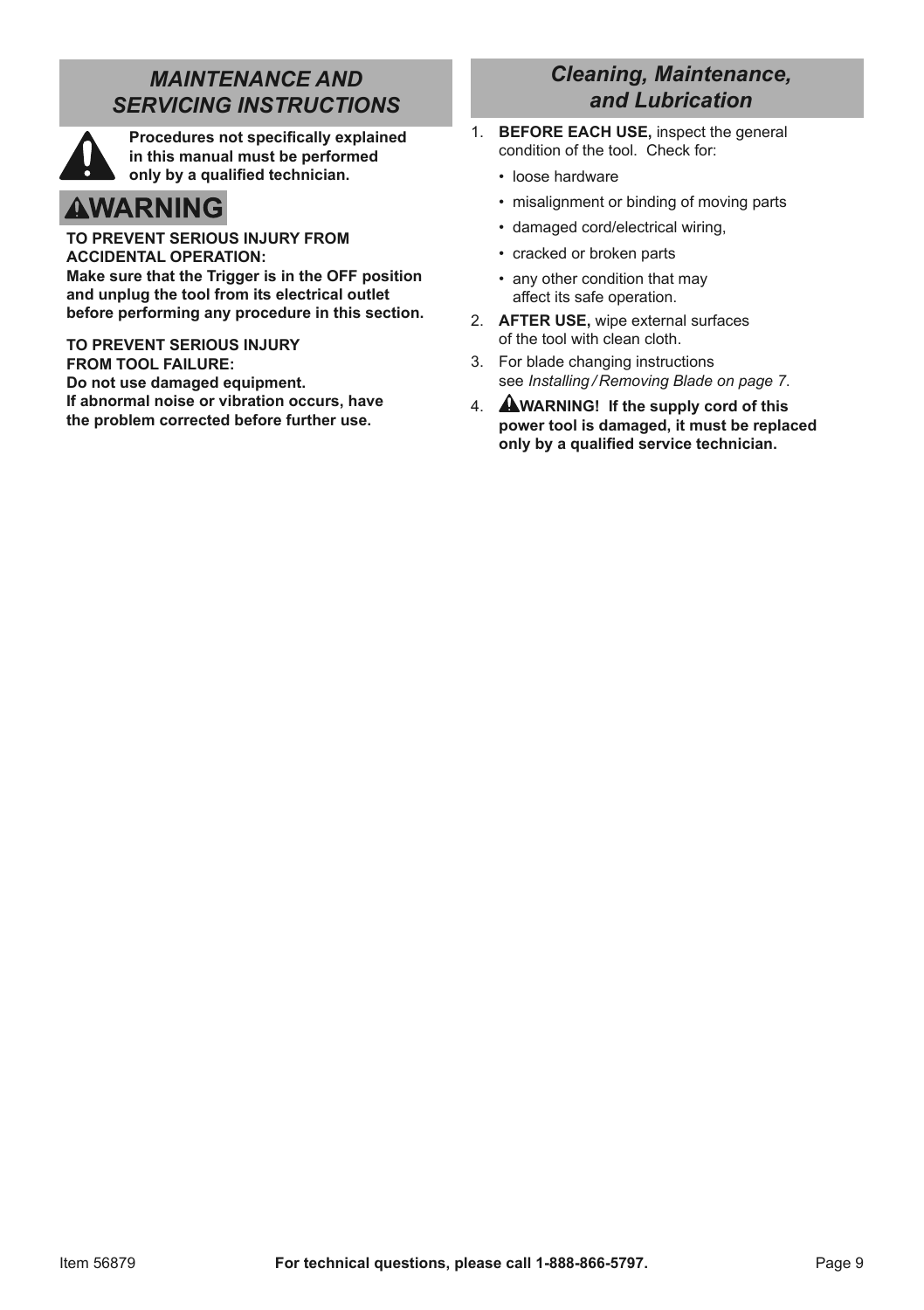# *Troubleshooting*

| <b>Problem</b>                                                           | <b>Possible Causes</b>                                                      | <b>Likely Solutions</b>                                                                                                                                                                                 |  |  |
|--------------------------------------------------------------------------|-----------------------------------------------------------------------------|---------------------------------------------------------------------------------------------------------------------------------------------------------------------------------------------------------|--|--|
| Tool will not start.                                                     | 1. Cord not connected.                                                      | 1. Check that cord is plugged in.                                                                                                                                                                       |  |  |
|                                                                          | 2. No power at outlet.                                                      | 2. Check power at outlet. If outlet is unpowered,<br>turn off tool and check circuit breaker.<br>If breaker is tripped, make sure circuit is right<br>capacity for tool and circuit has no other loads. |  |  |
|                                                                          | 3. Tool's thermal reset breaker<br>tripped (if equipped).                   | 3. Turn off tool and allow to cool. Press reset button on tool.                                                                                                                                         |  |  |
|                                                                          | 4. Internal damage or wear.<br>(Carbon brushes or<br>Trigger, for example.) | 4. Have technician service tool.                                                                                                                                                                        |  |  |
| Tool operates                                                            | 1. Forcing tool to work too fast.                                           | 1. Allow tool to work at its own rate.                                                                                                                                                                  |  |  |
| slowly.                                                                  | 2. Extension cord too long or<br>cord diameter too small                    | 2. Use correct extension cord.                                                                                                                                                                          |  |  |
| Performance<br>decreases                                                 | 1. Carbon brushes worn<br>or damaged.                                       | 1. Have qualified technician replace brushes.                                                                                                                                                           |  |  |
| over time.                                                               | 2. Blade dull or damaged.                                                   | 2. Keep blades sharp. Replace as needed.                                                                                                                                                                |  |  |
| Excessive noise<br>or rattling.                                          | Internal damage or<br>wear. (Carbon brushes or<br>bearings, for example.)   | Have technician service tool.                                                                                                                                                                           |  |  |
| Overheating.                                                             | 1. Forcing tool to work too fast.                                           | 1. Allow tool to work at its own rate.                                                                                                                                                                  |  |  |
|                                                                          | 2. Blade dull or damaged.                                                   | 2. Keep blades sharp. Replace as needed.                                                                                                                                                                |  |  |
|                                                                          | 3. Blocked motor housing vents.                                             | 3. Wear ANSI-approved safety goggles and<br>NIOSH-approved dust mask/respirator while<br>blowing dust out of motor using compressed air.                                                                |  |  |
| Follow all safety precautions whenever diagnosing or servicing the tool. |                                                                             |                                                                                                                                                                                                         |  |  |

**Disconnect power supply before service.**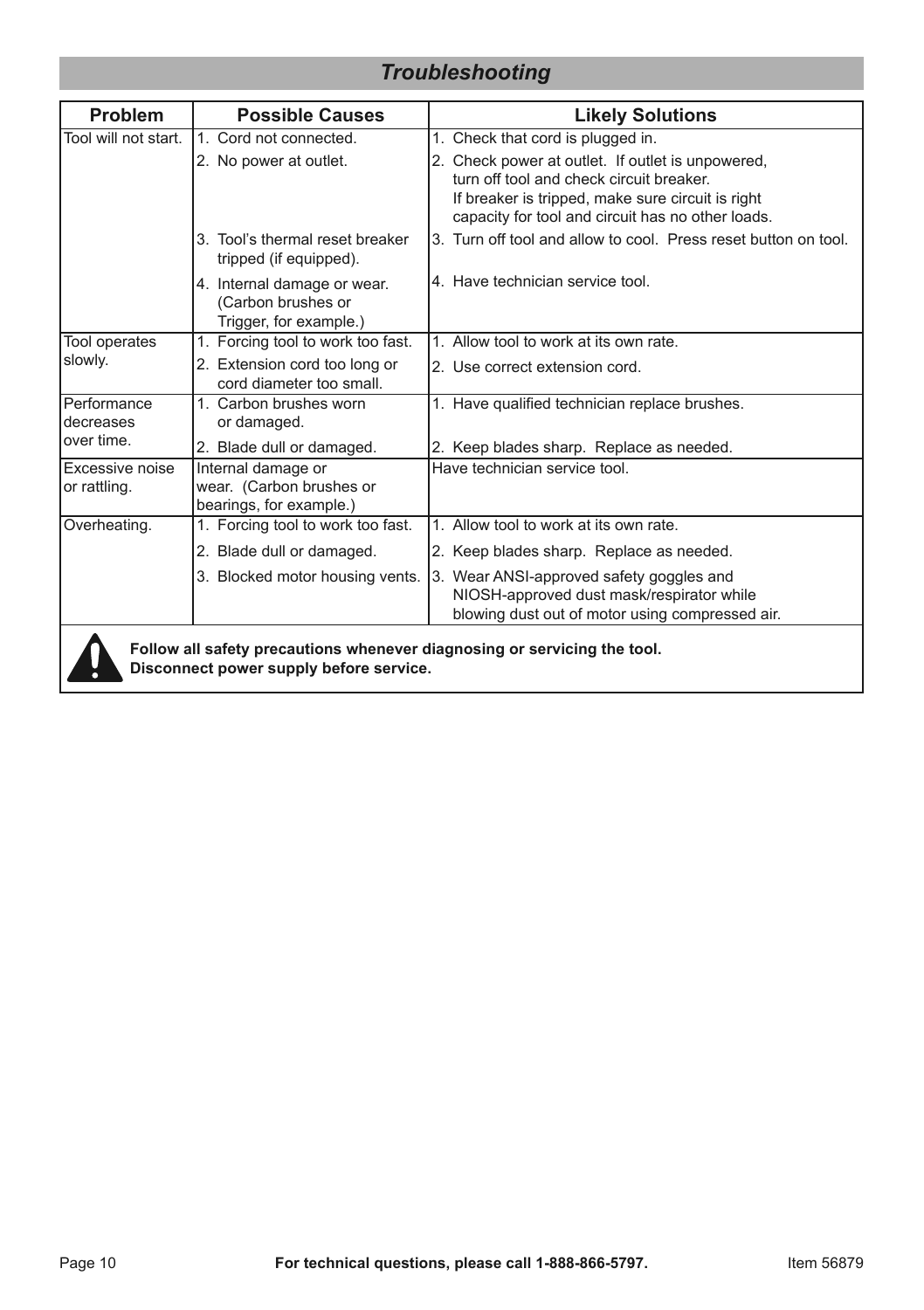# *LIMITED 90 DAY WARRANTY*

Harbor Freight Tools Co. makes every effort to assure that its products meet high quality and durability standards, and warrants to the original purchaser that this product is free from defects in materials and workmanship for the period of 90 days from the date of purchase. This warranty does not apply to damage due directly or indirectly, to misuse, abuse, negligence or accidents, repairs or alterations outside our facilities, criminal activity, improper installation, normal wear and tear, or to lack of maintenance. We shall in no event be liable for death, injuries to persons or property, or for incidental, contingent, special or consequential damages arising from the use of our product. Some states do not allow the exclusion or limitation of incidental or consequential damages, so the above limitation of exclusion may not apply to you. THIS WARRANTY IS EXPRESSLY IN LIEU OF ALL OTHER WARRANTIES, EXPRESS OR IMPLIED, INCLUDING THE WARRANTIES OF MERCHANTABILITY AND FITNESS.

To take advantage of this warranty, the product or part must be returned to us with transportation charges prepaid. Proof of purchase date and an explanation of the complaint must accompany the merchandise. If our inspection verifies the defect, we will either repair or replace the product at our election or we may elect to refund the purchase price if we cannot readily and quickly provide you with a replacement. We will return repaired products at our expense, but if we determine there is no defect, or that the defect resulted from causes not within the scope of our warranty, then you must bear the cost of returning the product.

This warranty gives you specific legal rights and you may also have other rights which vary from state to state.

**Record Product's Serial Number Here:**

**Note:** If product has no serial number, record month and year of purchase instead.

**Note:** Replacement parts are not available.